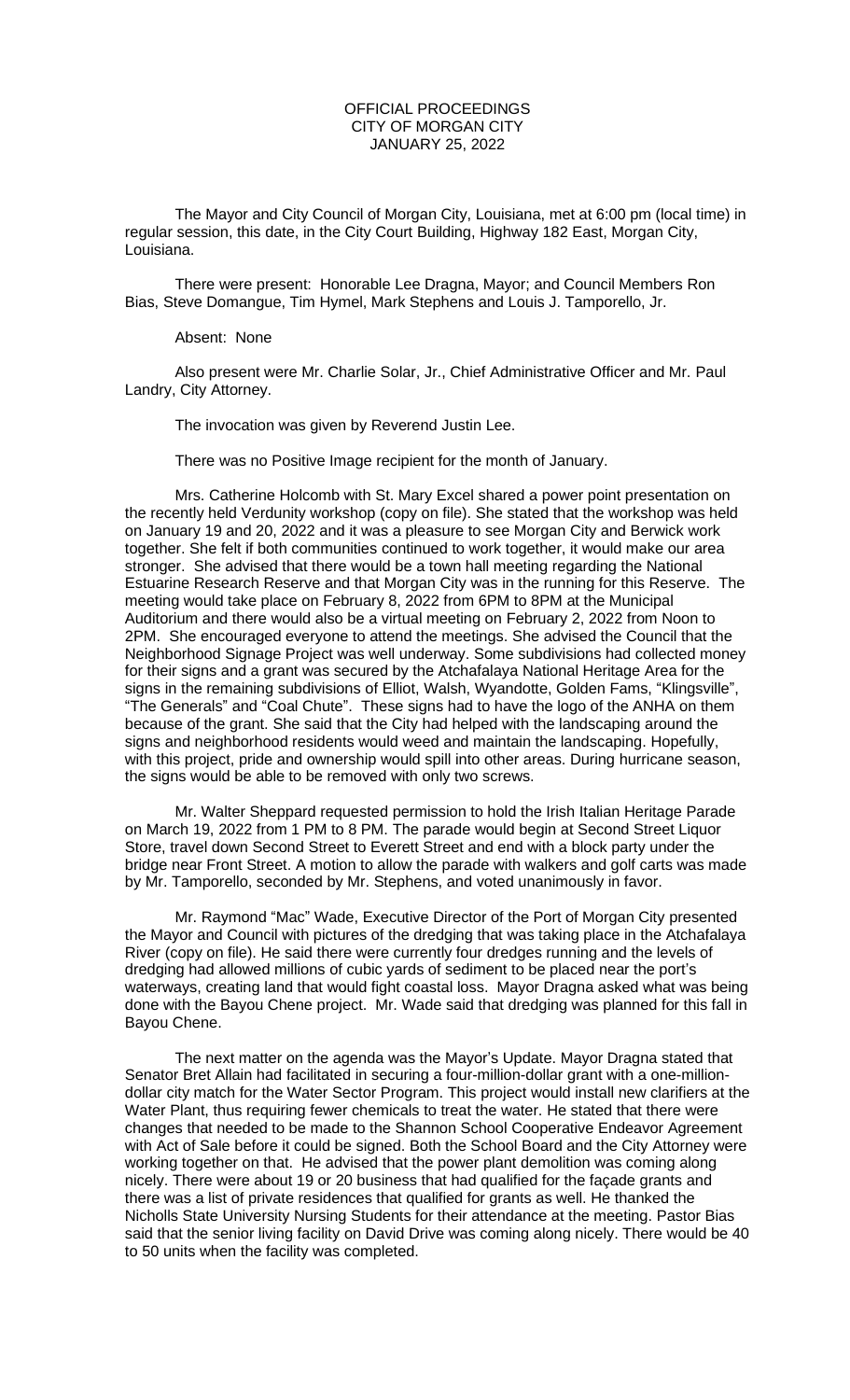The minutes of the December 28, 2021 meeting were submitted. There being no corrections, additions, or deletions, a motion to approve the minutes was made by Pastor Bias, seconded by Mr. Hymel, and voted unanimously in favor.

Mrs. Deborah Garber, Finance Director, submitted the following financial statement for the period ending December 31, 2021.

| <b>MONTHLY FINANCIAL STATEMENTS</b> |                                                                  |  |
|-------------------------------------|------------------------------------------------------------------|--|
| DATE:                               | January 25, 2022                                                 |  |
| TO:                                 | <b>Mayor and Council</b>                                         |  |
| <b>FROM:</b>                        | Deborah Garber                                                   |  |
| RE:                                 | Comments related to summary of revenues and expenses compared to |  |
|                                     | budget for the period ended December 31, 2021.                   |  |

Attached is a summary that compares our actual revenues and expenses to our AMENDED operational budget for our major funds subject to budgetary control for the period ending December 31, 2021. In order to get a better overview of our year, I included the original budget along with the Amended budget. The following comments are related thereto:

**General and Ancillary Funds**: Revenues ended over budget by \$129089. Operating expenses were also over budget by \$20,364. The net income, after transfers, of \$681,124 is a favorable variance of \$103,725 compared to the amended budget.

**Utility Fund**: The Utility fund revenues surprisingly ended over budget by \$937,550 but is still under the original budget by 840,000. The operational expenses came in under budget by \$206,357. The net loss, after transfers, of \$113,485 creates a favorable variance of \$1,201,991.

**Sanitation and Sewer Fund**: The operating revenues ended slightly over budget this by \$10,503, with total operating expenses also over budget by \$3,797. The net income, after transfers, of \$330,915 leaves a favorable variance of \$9,860.

> Respectfully submitted, /s/ Deborah Garber Deborah Garber Finance Director

# **CITY OF MORGAN CITY**

**CONSOLIDATED STATEMENT** Actual Revenues and Expenses Compared to Budget Period Ended December 31, 2021

|                              | <b>DECEMBER</b><br>2021 | <b>DECEMBER</b><br>2021 |                 |
|------------------------------|-------------------------|-------------------------|-----------------|
| <b>GENERAL AND ANCILLARY</b> |                         |                         |                 |
| <b>FUNDS</b>                 | <b>ACTUAL</b>           | <b>BUDGET</b>           | <b>VARIANCE</b> |
| <b>REVENUES</b>              |                         |                         |                 |
| <b>General Fund</b>          | 7,652,383               | 7,574,037               | 78,346          |
| <b>Recreation Fund</b>       | 97,664                  | 96,900                  | 764             |
| <b>Library Fund</b>          | 28,439                  | 28,295                  | 144             |
| <b>Auditorium Fund</b>       | 435,982                 | 442,848                 | (6,866)         |
| Lake End Park Fund           | 952,063                 | 919,260                 | 32,803          |
| <b>State Prisoner Fund</b>   | 400,398                 | 376,500                 | 23,898          |
| <b>Total Revenues</b>        | 9,566,929               | 9,437,840               | 129,089         |
| <b>EXPENSES-OPERATIONAL</b>  |                         |                         |                 |
| <b>General Fund</b>          | 10,632,439              | 10,556,388              | 76,051          |
| <b>Recreation Fund</b>       | 345,959                 | 365,125                 | (19, 166)       |
| <b>Library Fund</b>          | 94,568                  | 108,751                 | (14, 183)       |
| <b>Auditorium Fund</b>       | 467,727                 | 472,374                 | (4,647)         |
| Lake End Park Fund           | 869,789                 | 911,632                 | (41, 843)       |
| <b>State Prisoner Fund</b>   | 421,052                 | 396,900                 | 24,152          |
| <b>Total Expenses</b>        | 12,831,534              | 12,811,170              | 20,364          |
| <b>TRANSFERS</b>             |                         |                         |                 |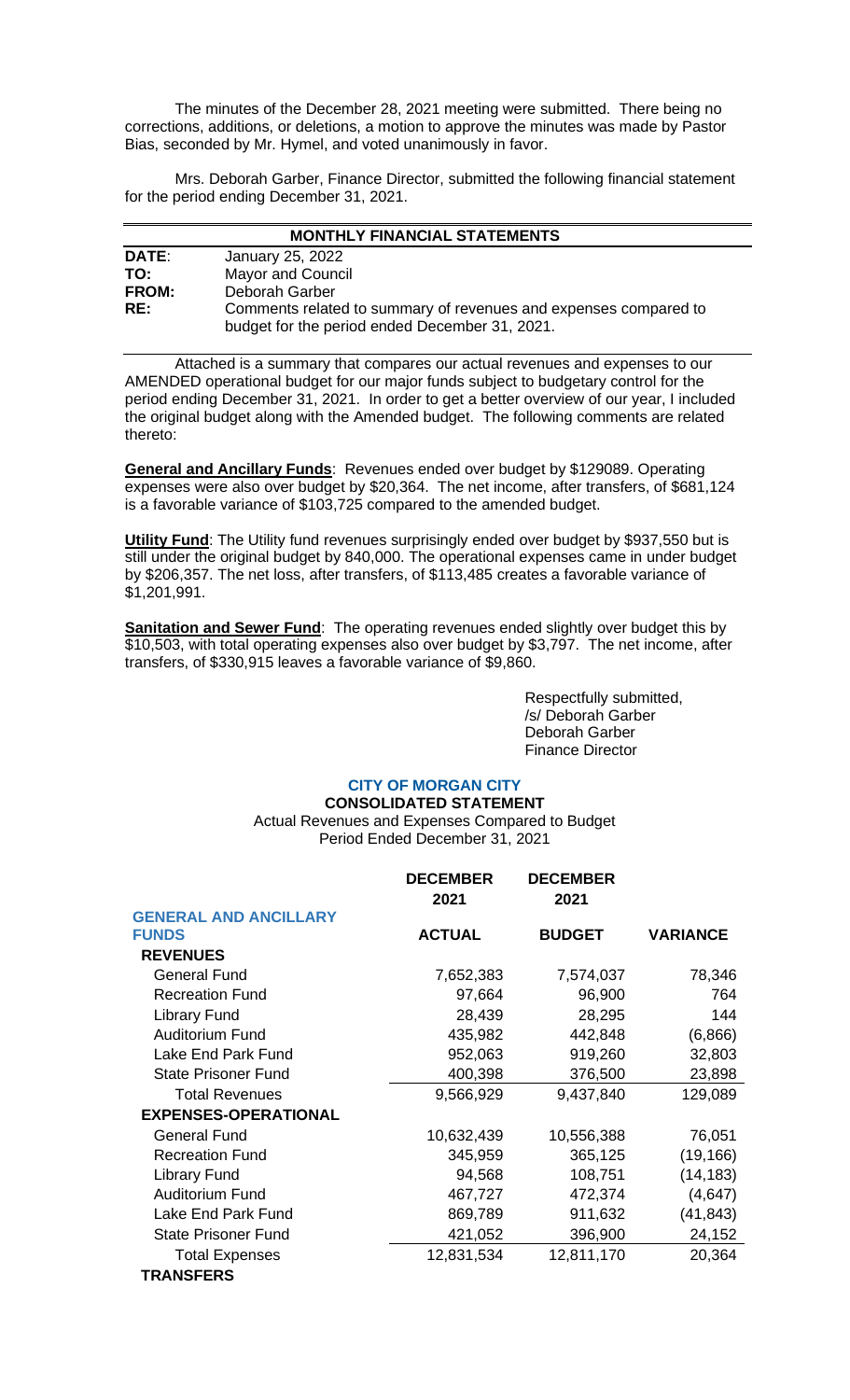| <b>Transfers from Funds</b>      | 4,543,729   | 4,543,729   | 0         |
|----------------------------------|-------------|-------------|-----------|
| <b>Transfers to Funds</b>        | (598,000)   | (593,000)   | (5,000)   |
|                                  |             |             |           |
| <b>Net Transfers</b>             | 3,945,729   | 3,950,729   | (5,000)   |
|                                  |             |             |           |
| <b>EXCESS NET OF TRANSFERS</b>   | 681,124     | 577,399     | 103,725   |
|                                  |             |             |           |
| <b>UTILITY FUND</b><br>Total     |             |             |           |
| Revenues                         | 20,928,627  | 19,991,077  | 937,550   |
| <b>Total Expenditures</b>        | 17,797,869  | 18,004,226  | (206,357) |
| <b>Net</b>                       |             |             |           |
| Excess                           | 3,130,758   | 1,986,851   | 1,143,907 |
| Net Transfers and non-oper.      | (3,244,243) | (3,302,327) | 58,084    |
| <b>Excess net of transfers</b>   | (113, 485)  | (1,315,476) | 1,201,991 |
| <b>SANITATION AND SEWER FUND</b> |             |             |           |
| Total                            |             |             |           |
| Revenues                         | 2,946,503   | 2,936,000   | 10,503    |
| Total                            |             |             |           |
| Expenses                         | 3,330,935   | 3,327,138   | 3,797     |
| <b>Net</b>                       |             |             |           |
| Excess                           | (384, 432)  | (391, 138)  | 6,706     |
| Net Transfers/non-               |             |             |           |
| operating expenses               | 715,347     | 712,193     | 3,154     |
| <b>Excess net of transfers</b>   |             |             |           |
| and non-operating                | 330,915     | 321,055     | 9,860     |

A motion to accept the financial statement was made by Mr. Stephens, seconded by Pastor Bias, and voted unanimously in favor.

The Police Pension & Relief Fund statement was the next item on the agenda.

# CITY OF MORGAN CITY, LOUISIANA STATEMENT OF REVENUES AND EXPENDITURES AND CHANGES IN FUND BALANCE Police Pension and Relief Fund December 31, 2021

|                                 | 2021      | 2020         |
|---------------------------------|-----------|--------------|
| <b>Operating Revenues:</b>      |           |              |
| Interest Income                 | \$<br>14  | \$<br>124    |
| Contributions                   |           | 27,582       |
| <b>Total Revenues</b>           | 14        | 27,706       |
| Expenses:                       |           |              |
| <b>Benefits Paid</b>            | 1,248     | 20,232       |
| <b>Transfer to General Fund</b> | 24,909    |              |
| <b>Total Expenses</b>           | 26,157    | 20,232       |
| Net Income(Loss)                | (26, 143) | 7,474        |
| Fund Balance, beginning         | 26,143    | 18,669       |
| Fund Balance, ending            | \$        | \$<br>26,143 |

CITY OF MORGAN CITY, LOUISIANA STATEMENT OF CASH FLOWS Police Pension and Relief Fund December 31, 2021

| í<br>í |
|--------|
|        |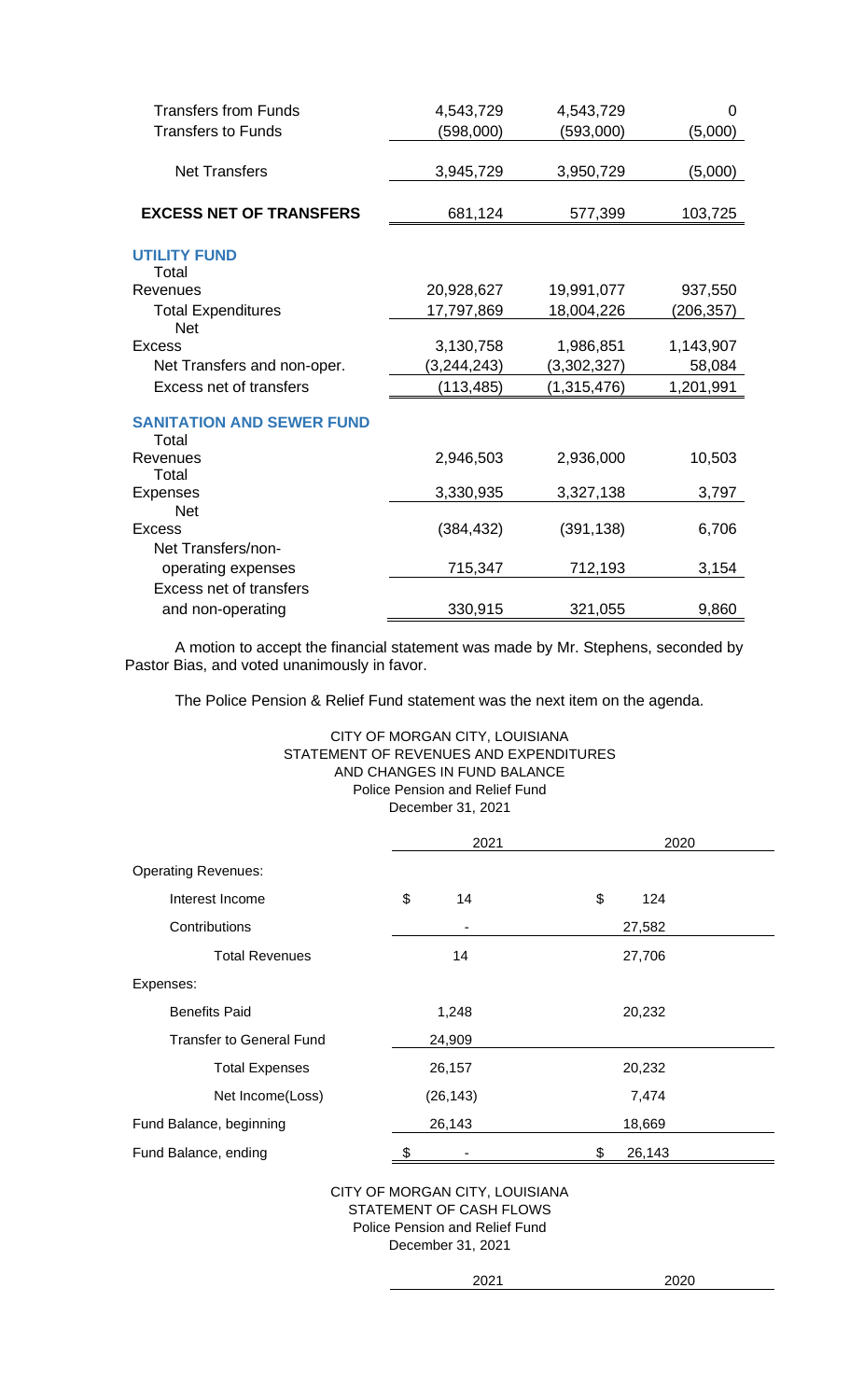| <b>CASH FLOWS FROM OPERATIONS</b>                                                                                                         |  | (26, 143) | \$<br>7,474  |
|-------------------------------------------------------------------------------------------------------------------------------------------|--|-----------|--------------|
| Operations-Net Income (Loss)                                                                                                              |  |           |              |
| Changes in Current Assets & Liabilities                                                                                                   |  |           |              |
| (Increase)Decrease in:<br>Accrued interest<br>receivables<br>Incr. or (Decr.) Other<br>Receivables<br>Incr. or (Decr.) Due other<br>funds |  | 108       | (1)          |
| Net changes in cash & cash equivalents                                                                                                    |  | (26, 035) | 7,473        |
| Cash & cash equivalents, beginning                                                                                                        |  | 26,035    | 18,562       |
| Cash & cash equivalents, ending                                                                                                           |  |           | \$<br>26,035 |
|                                                                                                                                           |  |           |              |

#### CITY OF MORGAN CITY, LOUISIANA BALANCE SHEET Police Pension and Relief Fund December 31, 2020

|                                                                |     | 2021 | 2020         |  |
|----------------------------------------------------------------|-----|------|--------------|--|
| <b>ASSETS</b>                                                  |     |      |              |  |
| Cash                                                           | \$  |      | \$<br>10,675 |  |
| Investments (Restricted)                                       |     |      | 15,360       |  |
| Receivables:                                                   |     |      |              |  |
| Accrued Interest Rec.                                          |     |      |              |  |
| Other                                                          |     |      |              |  |
| <b>Total Assets</b>                                            | -\$ |      | \$<br>26,035 |  |
| <b>LIABILITIES &amp; FUND BALANCE</b>                          |     |      |              |  |
| <b>Accrued liabilities</b>                                     |     |      |              |  |
| Due to other funds<br>Restricted Fund Balance (as<br>restated) |     |      | 26,143       |  |
| <b>Total Liabilities and Fund</b><br><b>Balance</b>            | \$  |      | \$<br>26,143 |  |

A motion to accept the Police Pension & Relief fund statement was made by Mr. Domangue, seconded by Mr. Stephens, and voted unanimously in favor.

The next matter on the agenda was the selection of the Mayor Pro Tempore; whereupon,

Pastor Bias offered the following Resolution, who moved for its adoption.

# RESOLUTION NO. R: 22-01

WHEREAS, by Ordinance 01-3, the council approved a change to the charter to

provide for the annual selection of the mayor pro-tempore by a majority vote of the council,

said selection to be made at the first meeting in January of each year, and

WHEREAS, this home rule charter amendment, in an election held on October 12,

2002, was approved by a majority vote of the qualified electors voting in this election.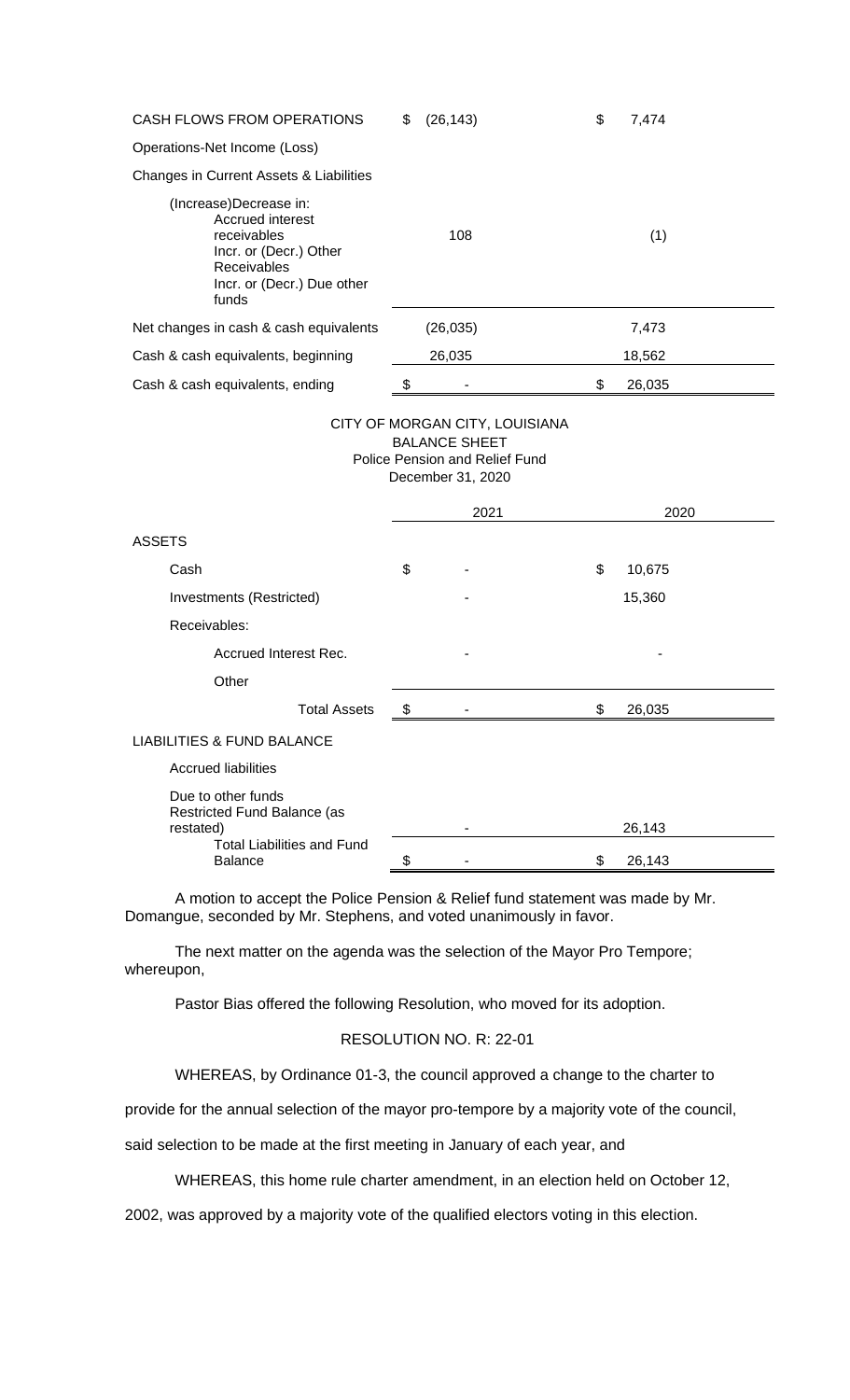NOW THEREFORE BE IT RESOLVED, by the City Council, the governing authority

of the City of Morgan City, that Steve Domangue is hereby selected as Mayor Pro-tempore

of the City Council for the year 2022.

Mr. Hymel seconded the motion.

The vote thereon was as follows:

AYES: Bias, Hymel, Domangue, Stephens, Tamporello NAYS: None ABSENT: None

The resolution was therefore declared approved and adopted this 25<sup>th</sup> day of

January, 2022.

/s/ Lee Dragna Lee Dragna Mayor

ATTEST:

/s/ Debbie Harrington Debbie Harrington Clerk

Mayor Dragna stated that the Systems Survey & Compliance Questionnaire needed to be submitted, whereupon,

Pastor Bias offered the following Resolution, who moved for its adoption.

#### RESOLUTION NO. R: 22-02

WHEREAS, as required by the Legislative Auditor of the State of Louisiana, a Systems Survey and Compliance Questionnaire is to be completed and submitted to the firm of Kolder, Champagne, Slaven, & Company for the City of Morgan City and

WHEREAS, along with the audit report, the results of this questionnaire must be submitted to the Legislative Auditor.

NOW THEREFORE BE IT RESOLVED, by the City Council, the governing authority of the City of Morgan City, Louisiana, that it hereby approves and adopts the Systems Survey and Compliance Questionnaire as completed and submitted by the Finance Director.

Mr. Tamporello seconded the motion.

The vote thereon was as follows:

| AYES:   | Bias, Tamporello, Domangue, Hymel, Tamporello |
|---------|-----------------------------------------------|
| NAYS:   | <b>None</b>                                   |
| ABSENT: | <b>None</b>                                   |

The Resolution was therefore declared approved and adopted this 25<sup>th</sup> day of January, 2022.

> /s/ Lee Dragna Lee Dragna Mayor

ATTEST:

/s/ Debbie Harrington Debbie Harrington Clerk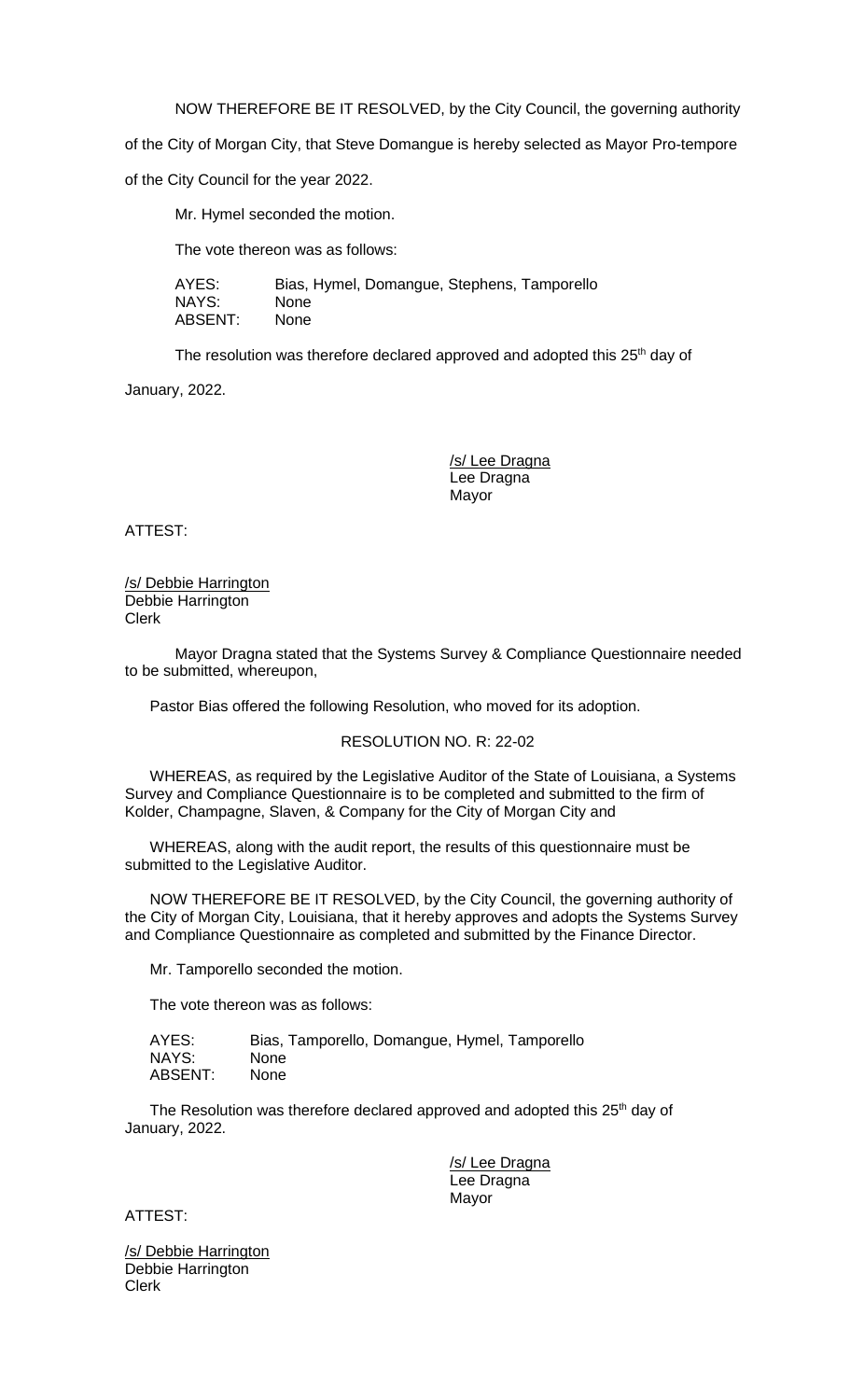In the matter of the Walking Trail Phase B, Segment 1, Mayor Dragna stated that some questions had arisen with the low bidder and that the City Attorney would look into the proposal and give his approval before signing anything; whereupon,

Mr. Tamporello offered the following Resolution, who moved for its adoption.

# RESOLUTION NO. R: 22-03

BE IT RESOLVED, by the City Council, the governing authority of the City of Morgan City, that the proposal of Cedar Construction & Management of Lafayette, Louisiana, for furnishing all materials, equipment, etc., for the Phase B, Segment 1 Walking Trail project in the amount of NINETY FIVE THOUSAND FOUR HUNDRED FORTY SEVEN DOLLARS AND TWENTY CENTS (\$95,447.20) being the least and most responsible proposal received, be and the same is hereby accepted and awarded to Cedar Construction & Management.

BE IT FURTHER RESOLVED, etc., that the Mayor, be and he is hereby authorized, empowered, and directed to execute a contract with said Cedar Construction & Management for and on behalf of and in the name of said Municipal Corporation, for furnishing all materials, and equipment for the Phase B, Segment 1 Walking Trail, Morgan City, Louisiana, contingent on approval of City Attorney.

BE IT FURTHER RESOLVED, etc., that the contract shall be filed with the Clerk of Court and Ex-Officio Recorder of Mortgages for the Parish of St. Mary, State of Louisiana, for recordation in the mortgage records of said parish, hereby ratifying and confirming his act or acts in the premises.

Mr. Domangue seconded the motion.

The vote thereon was as follows:

AYES: Tamporello, Domangue, Bias, Hymel, Stephens NAYS: None ABSENT: None

The resolution was therefore declared approved and adopted this  $25<sup>th</sup>$  day of January, 2022.

> /s/ Lee Dragna Lee Dragna Mayor

ATTEST:

/s/ Debbie Harrington Debbie Harrington Clerk